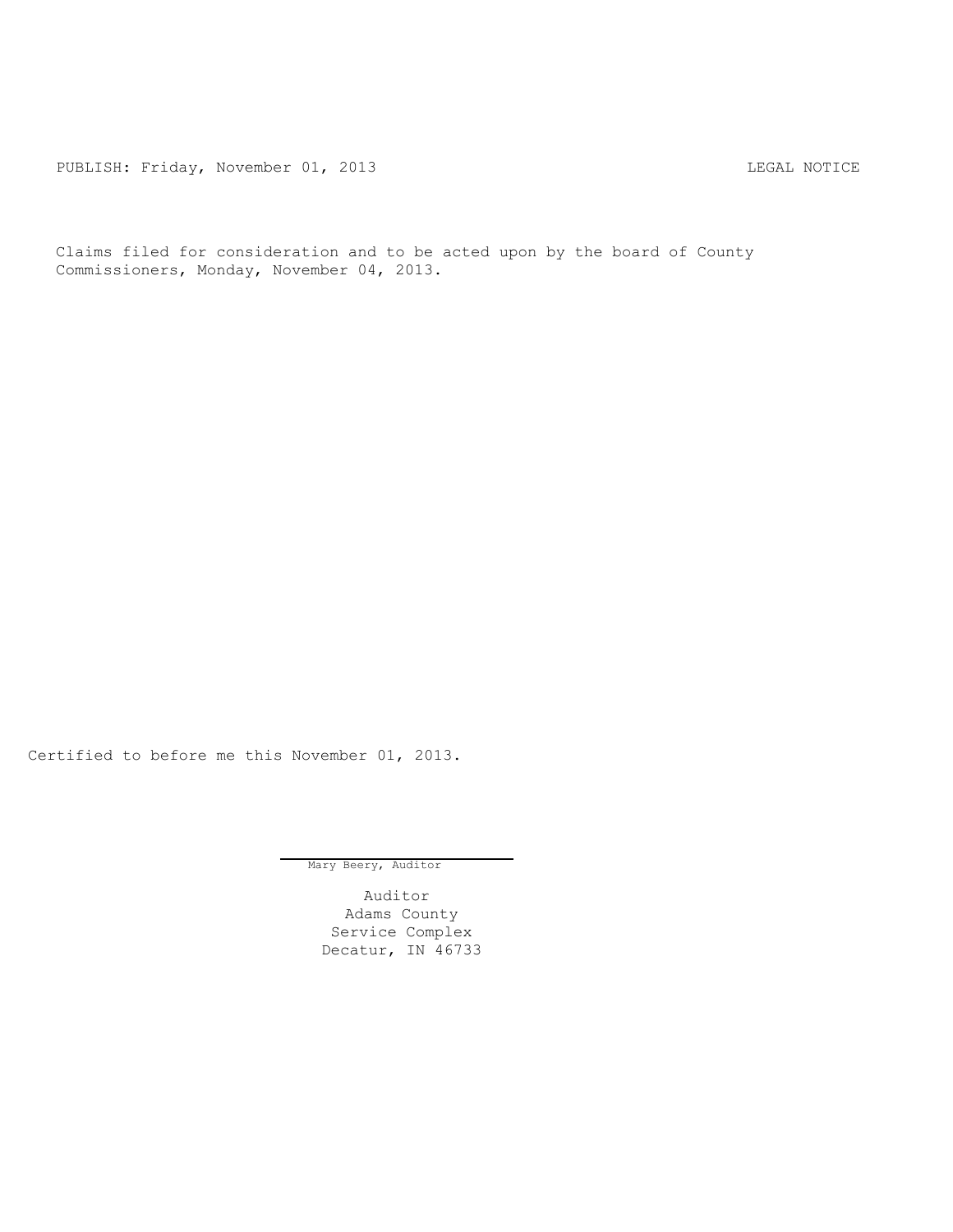

## **Claims Docket for Newspaper Adams County, Indiana**

## For Period: **10/8/2013** to **10/21/2013**

Date Claims to be Paid: **11/4/2013**

*313 W. Jefferson St. Decatur, IN 46733 (219) 724-2600*

| <b>Vendor</b>                            | <b>Amount</b> | <b>Vendor</b>                        | <b>Amount</b> |
|------------------------------------------|---------------|--------------------------------------|---------------|
| Adams County Council On Aging, Inc.      | 2,000.00      | Adams Memorial Hospital              | 33,364.71     |
| <b>Adams County Treasurer</b>            | 14,387.47     | Indiana Michigan Power               | 523.24        |
| Arnold Lumber Co., Inc.                  | 1,769.47      | Beam, Longest, And Neff              | 3,191.35      |
| Berne Tri-Weekly News                    | 8.04          | Suburban Propane LP                  | 224.50        |
| Brateman's, Inc.                         | 566.92        | Cintas Location #338                 | 45.00         |
| City Of Decatur                          | 987.82        | Decatur True Value                   | 59.59         |
| <b>Complete Printing Service</b>         | 640.10        | Computer Systems, Inc.               | 4,700.00      |
| Darrell Sigworth                         | 12.32         | Decatur Daily Democrat               | 58.48         |
| <b>Decatur Dental Services</b>           | 102.70        | Decatur Tire Center                  | 19.50         |
| Douglas L. Bauman                        | 90.00         | Downing & Glancy Funeral Home        | 500.00        |
| Duane Kiess                              | 100.00        | Erie Haven                           | 2,528.00      |
| Gordon Food Service                      | 4,110.38      | Grimm's Auto                         | 106.21        |
| I.C.O. Training Fund                     | 4.00          | Indiana State Police                 | 115.00        |
| <b>Innovative Concepts</b>               | 1,290.61      | J & K Communications, Inc.           | 8.00          |
| K-Mart                                   | 62.11         | Racquel Werich                       | 53.68         |
| Kiess Electric                           | 710.53        | Klenk's Sales And Service            | 80.69         |
| Mark S. Gresla, MD                       | 420.25        | Nipsco                               | 1,548.96      |
| Park Center, Inc.                        | 145.27        | Parrish Electric Motor Sp            | 89.76         |
| Piqua Repair Inc.                        | 112.95        | Portland Motor Parts, Inc            | 446.08        |
| <b>Quill Corporation</b>                 | 404.54        | Sport Form                           | 74.00         |
| Print Shop                               | 394.81        | Thomas Wade Sheets                   | 25.00         |
| Wal-Mart / GEMB                          | 494.78        | West Payment Center                  | 748.00        |
| Witham Toxicology Laboratory             | 1,259.00      | Zwick And Jahn Funeral Home          | 100.00        |
| CenturyLink                              | 2,571.32      | Adams County Automotive Supply, Inc. | 6.99          |
| Ty A. Hanni                              | 33.46         | Zep Sales and Service                | 787.13        |
| Mary Baker                               | 50.00         | Jay County REMC                      | 157.70        |
| <b>Purdue University</b>                 | 575.08        | Rekeweg, Shane                       | 444.60        |
| <b>Briggs Corporation</b>                | 169.41        | B Secure Alarm Systems, Inc.         | 44.91         |
| Mary Beery                               | 98.92         | Universal Metalcraft, Inc            | 391.00        |
| Don Myers Plumbing                       | 767.01        | Nussbaum Transmission Ser            | 325.00        |
| <b>Bob's Locksmith Shop</b>              | 45.00         | W. A. Jones And Son                  | 130.57        |
| Public Agency Training Co                | 395.00        | Tom Magnan/Special Needs             | 87.30         |
| Marriott                                 | 319.41        | Kristina Nichols                     | 41.36         |
| Donald Kuhn                              | 142.63        | Schwartz's Precision Collision       | 1,000.00      |
| Harvest Land Co-op                       | 484.22        | Advanced Imaging Solutions, Inc.     | 2,040.00      |
| Beth A. Webber                           | 350.00        | <b>Fastenal Company</b>              | 115.82        |
| <b>Adams County Sheriff's Department</b> | 272.00        | ERS Wireless Communications          | 2,013.30      |
| Professional Food Equipment & Service    | 302.97        | Ian Gilbert                          | 16.90         |
| Troyer's Market LLC                      | 2,800.58      | E & B Paving, Inc.                   | 21,975.34     |
| <b>Uricks Trucking</b>                   | 803.00        | Grainger                             | 84.98         |
| AP Reporting, Inc.                       | 22.00         | Kevin Burkhalter                     | 50.00         |
| Deb Stevens                              | 315.90        | Alpine Falls, Inc.                   | 5.99          |
| Extinguisher Co. No. 1                   | 184.00        | Ricky Goldner                        | 20.00         |
| Verizon Wireless                         | 4,637.14      | Stationair's Express                 | 1,820.05      |
| Hitchcock Concrete, Inc.                 | 725.00        | ESCO Communications, Inc.            | 245.00        |
| Digital - Ally                           | 300.00        | LBH Chemical & Industrial            | 1,232.57      |
| Jeremy Wetter                            | 37.29         | Gayla Reinhart                       | 37.62         |
| Decatur Ace Hardware                     | 525.78        | Association of Indiana Counties      | 195.00        |